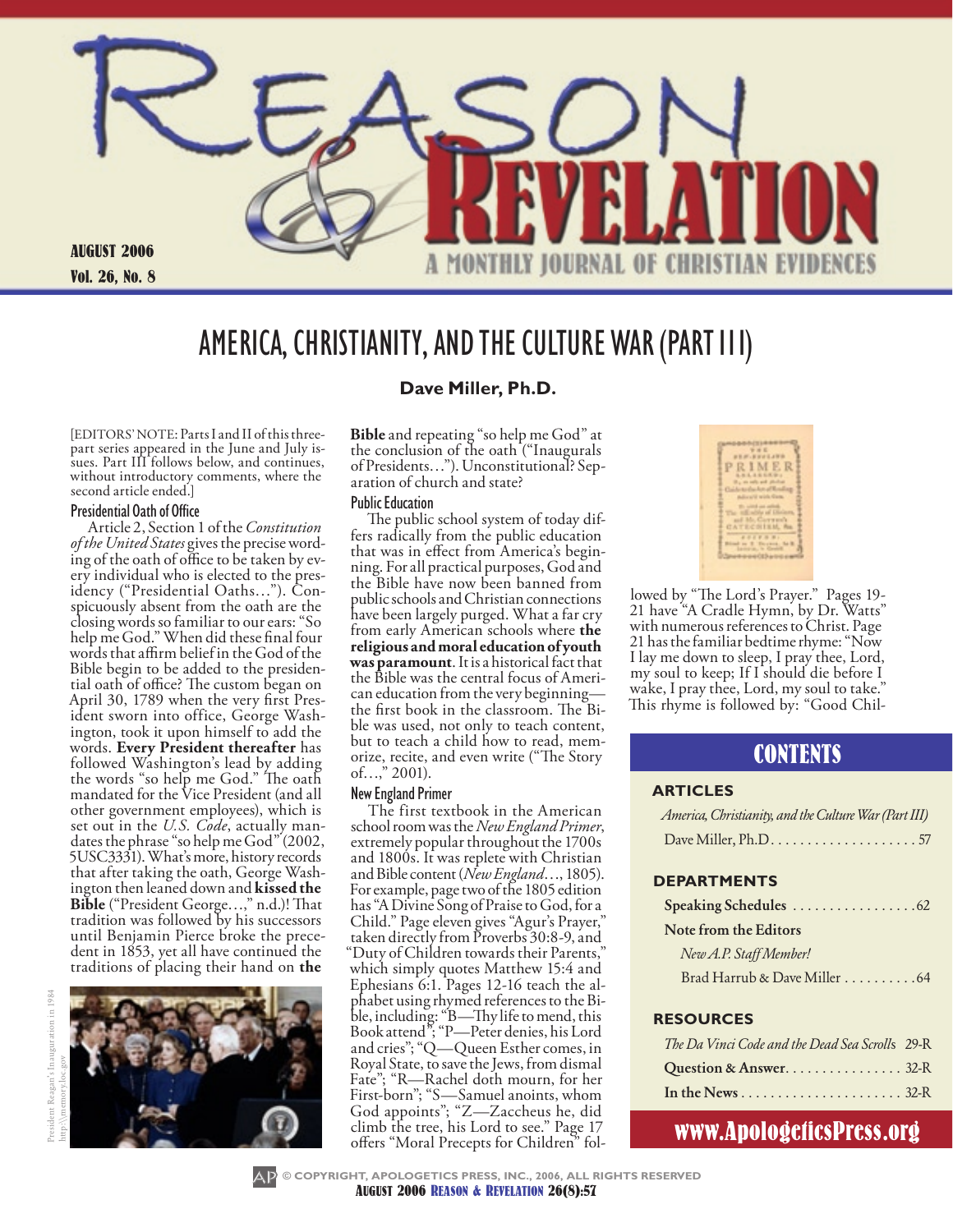dren must: Fear God all day, parents obey, no false thing say, by no sin stray, love Christ always, in secret pray, mind little play, make no delay, in doing good." Pages 22-29 recount the death of John Rodgers,<br>"minister of the gospel," who "died coura-"minister of the gospel," who "died coura- geously for the gospel of Jesus Christ" at the hands of a Catholic queen. Pages 30- 56 offer "The Shorter Catechism" con- sisting of scores of questions and answers from the Bible, concluding with "Some short and easy Questions": Q: Who made you? A: God

- Q: Who redeemed you? A: Jesus Christ
- Q: Who sanctifies and preserves you?
- A: The Holy Ghost
- Q: Of what are you made? A: Dust
- Q: What doth that teach you? A: To be
- humble and mindful of death.
- Q: For what end was [sic] you made?
- A: To serve God

Q: How must you serve Him? A: In spirit and in truth

 $(36.)$ tempted to ain, or support and deliver us when we are tempted.<br>Q. What diet the conclusion of the Lord's pray-A. The conclusion of the Lord's prayer, which A. The conclusion of the Lord is prayer, which the Alle change is a glary, for ever, Amers, teacheds us to take our encompensation prayer from Cod endy, and in the corresponding the prayer side of provide the property of

| Sime short and easy Questions.                                            |
|---------------------------------------------------------------------------|
| A. God.                                                                   |
| Q. W. Who made you ? A. God.<br>U. Q. Who rederived you ? A Jeans Christ. |
| Q. Who santifies and preserves you I                                      |
| A. The Holy Glost.                                                        |
| A. Dust.<br>Q. Of what are you made ?                                     |
| Q. IVhat shith that teach you?                                            |
| A. To be humble and mindful of death-                                     |
| Q. For what and was you made ?                                            |
| A. To serve God.                                                          |
| Q. They must you serve him 7                                              |

A. In spirit and in truth

From pages 57-67, the student was treated to "A Dialogue Between Christ, a Youth, and the Devil" in which a child is encouraged to make the right decisions in life in preparation for death. Pages 68-70 consist of "Questions and Answers out of the Holy Scriptures." Page 71 has "A short Prayer to be used every Morning" and "A short prayer to be used every Evening" the very thing banned by the U.S. Supreme Court in the 1960s. The final page (p. 72) closes with a poem that concludes with 1 ican public school textbook is so thor-<br>oughly saturated with Bible teaching that it could just as easily be used in a church's Sunday morning Bible class!

### Blue-Back Speller

The next significant American pub- lic school textbook, Noah Webster's *The American Spelling Book* (nicknamed *The Ele- mentary Spelling Book* (nicknamed "Blue-<br>Back Speller"), dominated public education from the late 1700s through the Civil War, "selling some 70 million copies<br>into the 20<sup>th</sup> century" (Monaghan, 2002,<br>25[2]; cf. Monaghan, 1983). It, too, is lit-<br>erally laced with references to God, the Bible, Christianity, and Christian mor- al principles—all now deemed political- ly incorrect and unconstitutional. For example, the following sample sentences<br>were designed to develop the student's<br>ability to read, pronounce, and build vocabulary [NOTE: Bold, bracketed mate-<br>rial has been added to identify direct bib-<br>lical citation]:

A rude girl will romp in the street (p. 24).

**Reason & Revelationissn:[1542-0922] usps# 023415** is published monthly by Apologetics Press, Inc. Periodicals postage paid at Montgomery, AL. **Postmaster**: Send address changes to **Reason & Revelation, 230 Landmark Dr., Montgomery, AL 36117**.

**Reason & Revelation** is a non-profit, tax-exempt work dedicated to the defense of New Testament Christianity. Copyright © 2006. All rights reserved.

### **Editors**:

Brad Harrub, Ph.D.\* (\*Neurobiology, University of Tennessee) Dave Miller, Ph.D.\* (\*Communication, Southern Illinois University)

### **Annual Subscription Rates:**

| \$10.00 | <b>Domestic</b>           |
|---------|---------------------------|
| \$8.00  | Domestic Bulk             |
|         | $(5 +$ to same address)   |
| \$16.00 | Canada & Overseas Airmail |

#### **General inquiries, changes of address, or international callers:**

| Phone: | $(334)$ 272-8558 |
|--------|------------------|
| Fax:   | $(334)$ 270-2002 |

#### **Orders:**

| Phone: | $(800)$ 234-8558 |
|--------|------------------|
| Fax:   | $(800)$ 234-2882 |

**On-line** Web store/catalog, subscription order/renewal form, current issues, archives, and other information (all orders processed on a secure server):

**URL:** www.ApologeticsPress.org<br>**F-mail:** mail@ApologeticsPress.org **E-mail**: mail@ApologeticsPress.org

**Discovery—Scripture & Science for Kids** is a sister publication for children. For more information, please contact our offices or visit the *Discovery* Web site at:

**url**: www.DiscoveryMagazine.com



Good boys and girls will act well (p. 24).

The Holy Bible is the book of God (p. 26).

To filch is to steal. We must not filch (p. 27).

Strong drink will debase a man (p. 28). Teachers like to see their pupils polite to each other (p. 28).

Good men obey the laws of God (p. 29).

We go to church on the first day of the week (p. 30).

God will bless those who do his will (p. 32).

The preacher is to preach the gospel  $(p. 41)$ .

Felony is a crime that may be punished with death (p. 42).

That idle boy is a very lazy fellow (p. 44).

God made the ear, and He can hear (p. 46).

The gambler wishes to get money with-<br>out earning it (p. 49).

Men devoted to mere amusement mis- employ their time (p. 50).

Washington was not a selfish man. He labored for the good of his country more than for himself (p. 50).

We punish bad men to prevent crimes (p. 51).

The drunkard's face will publish his vice and his disgrace (p. 51).

The devil is the great adversary of man (p. 52). [**1 Peter 5:8**]

Labor makes us strong and healthy (p. 58).

A vagrant is a wandering, lazy fellow  $(p. 58)$ .

We are apt to live forgetful of our con- tinual dependence on the will of God (p. 66).

The drunkard's course is progressive; he begins by drinking a little, and shortens his life by drinking to excess (p. 67).

Children should answer questions po-<br>litely (p. 68).<br>God governs the world in infinite wis-

dom; the Bible teaches us that it is our duty to worship Him (p. 69).

It is a solemn thing to die and appear before God (p. 69).

Children should respect and obey their parents (p. 70).

Satan afflicted Job with sore boils (p. 72). [**Job 2:7**]

"If sinners entice thee, consent thou not," [**Proverbs 1:10**] but withdraw from their company (p. 72).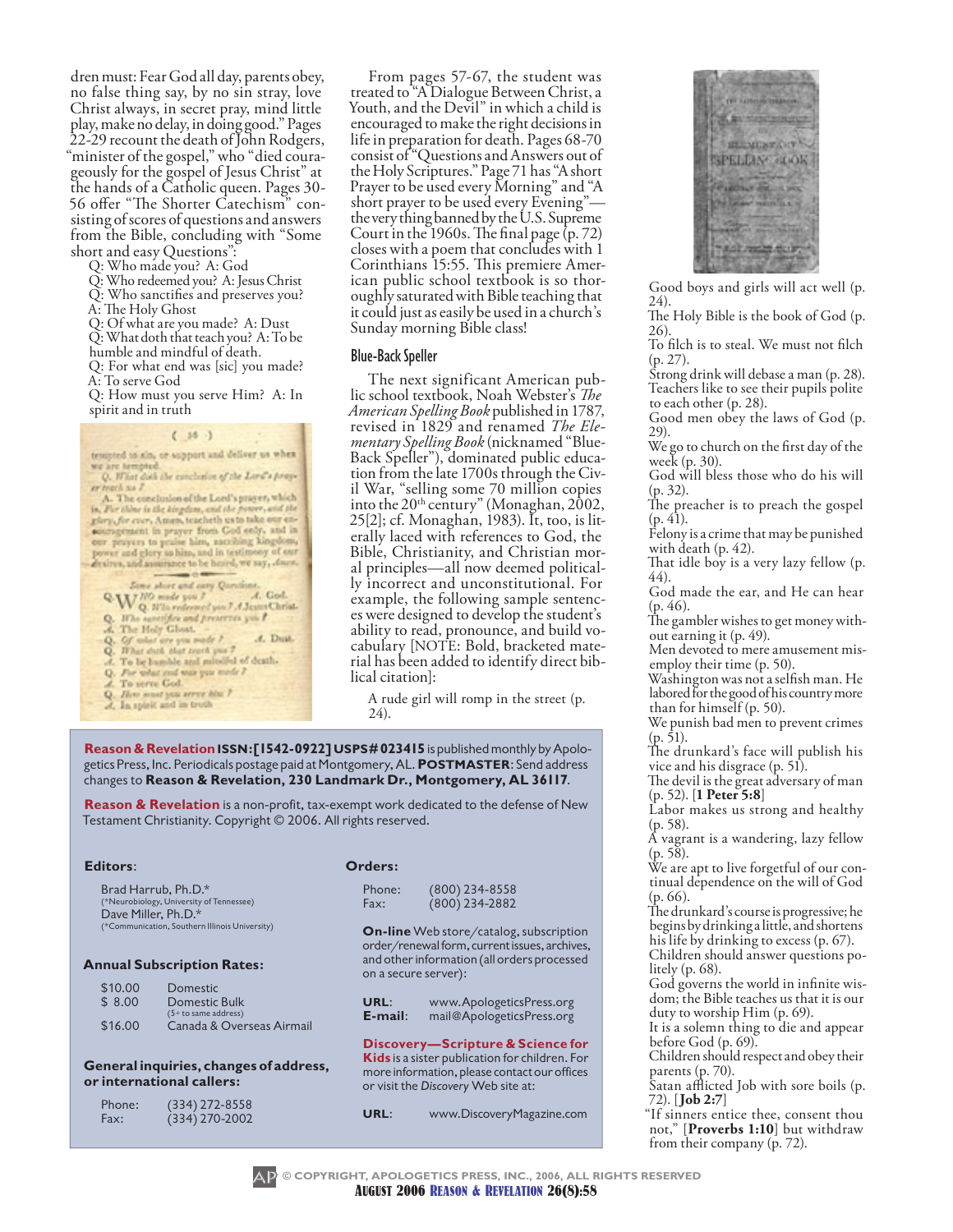The chewing of tobacco is a useless habit (p. 74).

We should be attentive and helpful to strangers (p. 75). [**Hebrews 13:2**] Parents deserve the kind treatment of

children (p. 75). Prayer is a duty… (p. 75).

Confess your sins and forsake them (p. 76). [**Proverbs 23:10**]

The wicked transgress the laws of God (p. 76).

Before you rise in the morning or re- tire at night, give thanks to God for his mercies, and implore the continuance of his protection (p. 79).

The laws of nature are sustained by the immediate presence and agency of God (p. 80).

The Heavens declare an Almighty power that made them (p. 80). [**Psalm 19:1**] How can a young man cleanse his way? (p. 82). [**Psalm 119:9**]

Oh, how love I Thy law! (p. 82). [**Psalm 119:97**]

Let us lay up for ourselves treasure in heaven, where neither moth nor rust can corrupt (p. 88). [**Matthew 6:20**]

Humility is the prime ornament of the Christian (p. 91).

A love of trifling amusements is de- rogatory to the Christian character (p. 92).

God is the divine legislator… (p. 98).

|                                                                                       | SPELLING BOOK.                                                                                           |
|---------------------------------------------------------------------------------------|----------------------------------------------------------------------------------------------------------|
| gove the ways who who he was well tops; now how put of                                |                                                                                                          |
|                                                                                       | celd there confirmes these topers late thick streds, wil                                                 |
| full is sleened of rule.                                                              |                                                                                                          |
|                                                                                       | Heak and his hanily analised all the people who lived bab-                                               |
| the Band.                                                                             |                                                                                                          |
| The brass sales united<br>great and drop wa-                                          | It as board of ships and sail and                                                                        |
| The time will won come a                                                              | faces are count bad a last factor                                                                        |
|                                                                                       |                                                                                                          |
| The bright state without success adors, the skins.                                    |                                                                                                          |
|                                                                                       | Whom your drivends dies, they will server return to say but we                                           |
| mind some follow to                                                                   | Bud will forgive those who repose of tools site, and live a                                              |
| tedy list.                                                                            |                                                                                                          |
| Thy leethoosine, 40 Scott, are very sure; between been                                |                                                                                                          |
| this brue ity and                                                                     |                                                                                                          |
|                                                                                       | By not attempt to dentice think; not by some him with account words, whiles your heart in net to set it. |
|                                                                                       |                                                                                                          |
| A help life will share death of its sting.<br>led will begun grace to the insultie pe |                                                                                                          |
|                                                                                       |                                                                                                          |
|                                                                                       | <b>KL 110 - CK.</b>                                                                                      |
| <b>Conditions</b> , an                                                                |                                                                                                          |
|                                                                                       |                                                                                                          |
| da mäns' or                                                                           | re tilve' ment                                                                                           |
| re milia der                                                                          | as quice ment                                                                                            |
| en tice ment.                                                                         | im pilach mean                                                                                           |
| on Slops ment                                                                         | es erdech neut.                                                                                          |
| di võros ment                                                                         | con plul ment                                                                                            |
| in duce ment                                                                          | con goal ment.                                                                                           |
| a give ment.                                                                          | at this ment.                                                                                            |
| en gige ment                                                                          | de pó nest.                                                                                              |
| de file ment.                                                                         | op pa next.                                                                                              |
| in cite mest.                                                                         | som job neat                                                                                             |
| ex cite meat                                                                          | Acres At Inc.                                                                                            |
|                                                                                       | is dil penti                                                                                             |
| ru fine most                                                                          |                                                                                                          |
| con fine ment                                                                         | view po rent-                                                                                            |
| a lõpe ment.                                                                          | es rill ment.                                                                                            |

It is the duty of every good man to in- spect the moral conduct of the man who is offered as a legislator at our year- ly elections. If the people wish for good laws, they may have them, by electing good men (pp. 98-99).

Noah and his family outlived all the people who lived before the flood (p.  $101)$ .

God will forgive those who repent of their sins, and live a holy life (p. 101). Thy testimonies, O Lord, are very sure; holiness becometh thine house forever (p. 101). **[Psalm 93:5]**

Do not attempt to deceive God; nor to mock him with solemn words whilst your heart is set to do evil (p. 101) A holy life will disarm death of its sting (p. 101). [**1 Corinthians 15:56**]

|                                                                                                                                                                                     | <b><i>AFTALING BOOM</i></b>                                                                                                                                                                                                                                                                                                                                                                                                      |                                                                                                                                                                               |  |
|-------------------------------------------------------------------------------------------------------------------------------------------------------------------------------------|----------------------------------------------------------------------------------------------------------------------------------------------------------------------------------------------------------------------------------------------------------------------------------------------------------------------------------------------------------------------------------------------------------------------------------|-------------------------------------------------------------------------------------------------------------------------------------------------------------------------------|--|
|                                                                                                                                                                                     | arts are more than after his signalities, again, and their press careers                                                                                                                                                                                                                                                                                                                                                         |                                                                                                                                                                               |  |
|                                                                                                                                                                                     | No. 128-4 X X 111                                                                                                                                                                                                                                                                                                                                                                                                                |                                                                                                                                                                               |  |
|                                                                                                                                                                                     |                                                                                                                                                                                                                                                                                                                                                                                                                                  |                                                                                                                                                                               |  |
| at' than<br>nel flae<br><b>Loa</b> (Suon<br>eloth ler (pr)<br>1955 er-<br>falls one<br>path or<br>Mih er<br>für thee<br>britth pen<br>whith or<br>wheth or<br>Statik av<br>forth or | with've<br>wells ar .<br>prills are<br><b>Ide then</b><br>solids are<br>sich er<br>thick or<br>with or<br>lath or<br>fi ther<br>for thing<br>für thest<br>pòth ar<br>Imríb al                                                                                                                                                                                                                                                    | hyude' ee<br>war flero<br>mitch or<br>moth ar<br>offs or<br>with one<br>be adult?<br>be questa<br>with dryw<br>an oth' or<br>to B4th se<br>there with all<br>ney or the liter |  |
| not the true link.<br>islantiance of plans procepts.                                                                                                                                | The longbox are those purply who monkly ideds to who by<br>These who expertise light of the grope), and textbols in absenter<br>In people, on now similar that the leaders.<br>All matches are heritors, domestions of country panels.<br>Her senatoral and without it is to under war on our intell-<br>rea, to evargest those, or to printers and descript those.<br>It is every week dany to begannik to his striding a state |                                                                                                                                                                               |  |
|                                                                                                                                                                                     | No. 194-CXXIV.                                                                                                                                                                                                                                                                                                                                                                                                                   |                                                                                                                                                                               |  |
|                                                                                                                                                                                     |                                                                                                                                                                                                                                                                                                                                                                                                                                  |                                                                                                                                                                               |  |
|                                                                                                                                                                                     | as sites plads di sala kh<br>ea title link and mates ink                                                                                                                                                                                                                                                                                                                                                                         | ex (i) posh<br>re lig quide                                                                                                                                                   |  |

God will impart grace to the humble penitent (p. 101). [**1 Peter 5:5**]

Abusive words irritate the passions, but "a soft answer turneth away wrath" (p. 104). [**Proverbs 15:1**]

Good manners are always becoming; ill manners are evidence of low breed- ing (p. 105).

The heathen are those people who wor- ship idols, or who know not the true

God (p. 115).<br>Those who enjoy the light of the gospel, and neglect to observe its precepts, are more criminal than the heathen (p. 115).

It is every man's duty to bequeath to his children a rich inheritance of pious precepts (p. 115).

Bad boys sometimes know what a whip is by their feelings. This is a kind of knowledge which good boys dispense with (p. 120).

"Take away your exactions from my peo- ple." Ezek. xiv.9. (p. 121).

fully, and set an example of good works (p. 121). [**Acts 17:11; Titus 2:7**]

The Bible, that is, the Old and the New Testament, contains the Holy Scrip- tures (p. 135).

Whatever is wrong is a deviation from right, or from the just laws of God or man (p. 136).

How happy men would be if they would always love what is right and hate what is wrong (p. 136). [**Amos 5:15**]



This volume also contains several fa-<br>bles that teach a variety of lessons. Con-<br>sider Fable 1, titled "Of the Boy that Stole<br>Apples":

An old man found a rude boy upon one of his trees stealing apples, and de- sired him to come down; but the young saucebox told him plainly he would not. "Won't you?" said the old man, "then I will fetch you down;" so he pulled up some turf or grass and threw at him; but this only made the youngster laugh, to think the old man should pretend to beat him down from the tree with grass only.

"Well, well," said the old man, "if nei- ther words nor grass will do, I must try what virtue there is in stones;" so the old man pelted him heartily with stones, ten down from the tree and beg the old man's pardon (pp. 140-141).

By today's standards, one would expect the outcome of this story to be that the police arrived on the scene, arrested and jailed the old man for injury to a child, followed by a civil suit filed by the boy's parents for child abuse, thereby destroying the old man's reputation and sending him into bankruptcy. In contrast, the book gives<br>the following moral: "**If good words and** the following moral: "**If good words and gentle means will not reclaim the wick- ed, they must be dealt with in a more** 

severe manner" (p. 141).<br>Observe that a central purpose of the<br>"Blue-Back Speller" was to instill in chil-<br>dren proper conduct (i.e., what is courte-<br>ous and polite vs. what is rude and social-<br>ly unacceptable), moral inte alcohol, lying, stealing, selfishness, etc.), and citizenship (patriotism, respect for the Founders, and love for God and country). Indeed, such truths and insights cultivate the soul, buoy the spirit, and prepare a child able life. In sharp contradistinction, the removal of these basic precepts from pub-<br>lic education has had a catastrophic, del-<br>eterious effect on the moral sensibilities and social stability of the nation.

### McGuffey's Reader

A third prominent source of public ed- ucation was the *McGuffey's Reader*. First printed in 1836, the series consisted of six<br>readers corresponding to six levels of difficulty. With some 120 million copies sold between 1836 and 1890, "[p]ractically ev- ery American who attended public schools during the second half of the nineteenth century learned moral and ethical lessons from *McGuffey's Reader*" ("McGuffey's Reader," 2005). These volumes, like those already noted, were riddled with a biblical worldview and the essentiality of Christian morality. In fact, in the Publisher's Preface ident of Mott Media made the following insightful assessment of the views of Mc- Guffey and the corresponding impact on American civilization:



**AUGUST 2006 REASON & REVELATION 26(8):59 © COPYRIGHT, APOLOGETICS PRESS, INC., 2006, ALL RIGHTS RESERVED**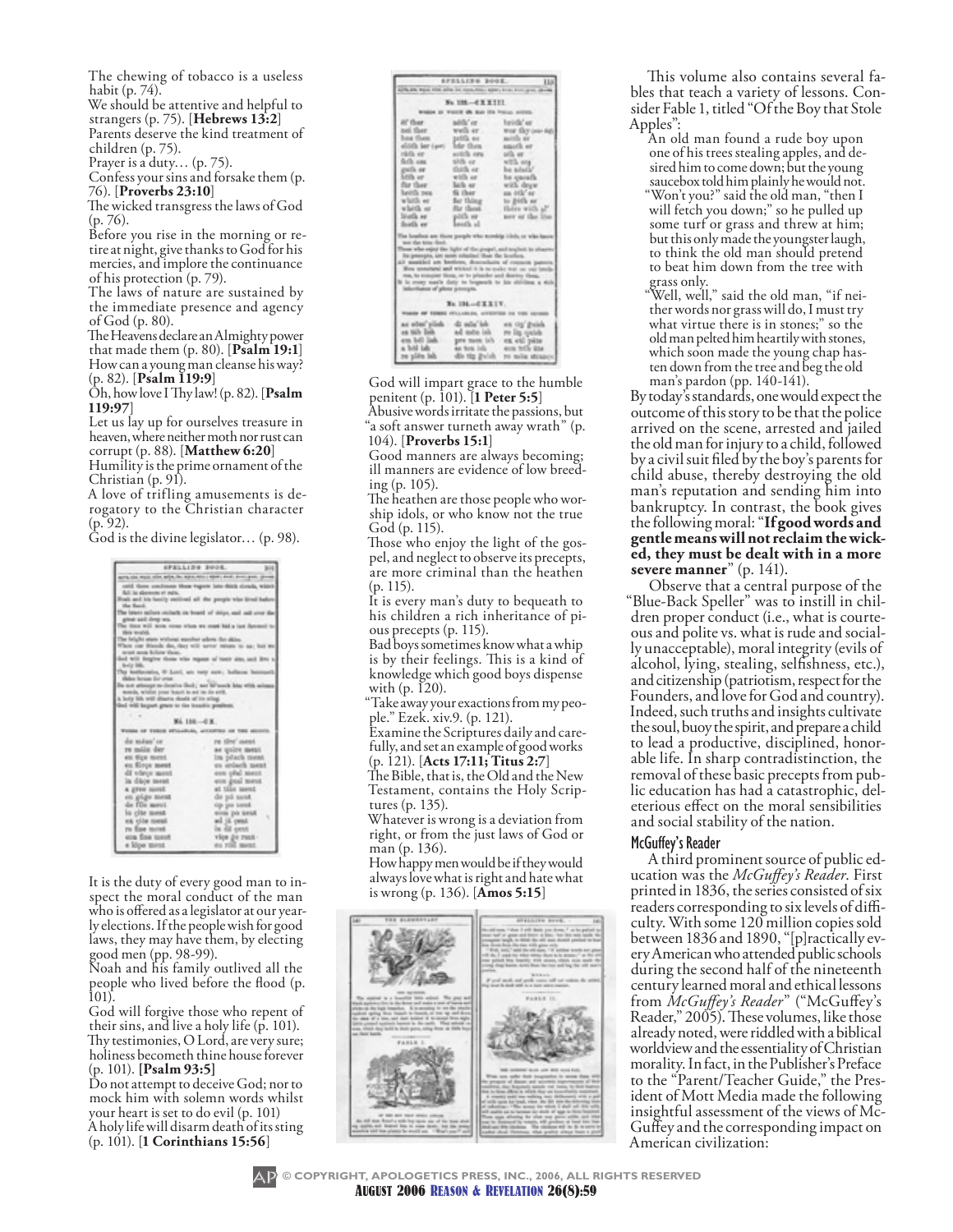

How would McGuffey teach reading if he were here today? First, he would pils' reading. The content would pro-<br>mote moral growth and excellence of mind in habits, attitudes, and literary tastes. And **morality, in McGuffey's thinking, was closely aligned with the Christian religion; no other foun- dation could produce true morali- ty** ("McGuffey Readers…," n.d., emp. added).

| a resume in Mingham for New York Commission |             | LXX - Robbing Wedy Roger<br>$\sim$                                                                            |
|---------------------------------------------|-------------|---------------------------------------------------------------------------------------------------------------|
| NAAH 1 - The Public of the European         |             | LEXI - A Distance on Deem<br>$\overline{\phantom{a}}$                                                         |
|                                             |             | L'ESSI, «Worry about Earlier<br>$\overline{\phantom{a}}$                                                      |
| EXEVER Home about Livia Many                |             | LICENS - News about Associ-<br>$\overline{1}$                                                                 |
| ENTITE - About theirs fixed at Pac-         |             | LAST - Bas door ivest                                                                                         |
| LENTIS - New steel Joint Street & Play      |             | Lis Kit. - The Ukadiana Glassi                                                                                |
| <b>SURFACE - Allege Har Page - 1999</b>     |             | LENVIL - The Lost Massings<br>$\sim$                                                                          |
| Ki, cilkers show the Law.                   |             | LXXIII - Rose shout Columbus                                                                                  |
| Mild - The Box and Boy                      |             | LEXVIS - Scheman of Associa-                                                                                  |
| \$1.11 - Passing States                     |             | LAND - Thoughts at Synat                                                                                      |
| \$1.01 - The Link-Leise Writer              |             | LickA - George and Charles                                                                                    |
| \$3.00 - But the Wald was Ball-             |             | LANA - Finan to Reporte                                                                                       |
| \$15.17 The Boar in a Niger Easth           |             | LICENSE - is liken in a linear.                                                                               |
|                                             | 51.0        | LEXXIII - The Ten Commercial                                                                                  |
| \$1,515 .- The Last Child and the Grantee   |             | LENER - Hand Tony Pollen Law                                                                                  |
| \$1,935 - Station about the Blocker         | <b>SAT</b>  | LAXER - Fly Market and the Chief                                                                              |
| \$1.45 - 5 Pleasing Highway                 | 1,844       |                                                                                                               |
| L. The Quaraturns fraurunt                  | 188         |                                                                                                               |
| \$3.0 Weight by he figures of the com-      | 147         |                                                                                                               |
| LEL - Allega Granger                        | $-140$      |                                                                                                               |
| 1.001 - Mineter about Mode                  |             |                                                                                                               |
| LVD - Ware Strategy about 1,400 No.6-       | 1.34        |                                                                                                               |
| 11 - Spring Thomas Actions and Trans-       |             | SUGGENTIONS TO TEACHERS.                                                                                      |
| 1/31 - The Stewart Stay and the West        | 1.44        |                                                                                                               |
|                                             | 140         | The New object of the intelligent teacher, in he                                                              |
| LYBL-Testa felders                          | 1,544       | coulors the artestion of his pupil. This can be ac-                                                           |
| LUE - The Bottelsee and the Solder          |             | complished in our other way or well as he wiking him                                                          |
| U.S. - Allena ville Elisabe                 | 154         | estima. The genetical build at the sed of the                                                                 |
| 1/81 - The Links Buy and the Bunchel        | 14          |                                                                                                               |
|                                             | <b>ISRA</b> | Lemante, are intended merely as kinds to the teacher.<br>of the way in which he may user one the mixel of the |
| LAND, CRASHE, shaking from the              | 1444        | learner up every subject that is foreight helium him.                                                         |
| LETC - The Deadquillant client              |             | In using this bask, the tracker is requested to tree                                                          |
| LXX - New shore the Directedient End        |             | the compressional angle of mean asis allow instru-                                                            |
| 1.5771 - Kanalarius without Force           | <b>ATT</b>  | tion, and of instalageba saind. Let him one the quest                                                         |
| LETTI / Nort should finance Washington      | 13.56       | tions. Serviced in the book, as the basis of this                                                             |
| LIFFIN, 1960 show forest Westington in      |             | curricult but he issn. by no mount, condita himself to                                                        |
| LECK - Factor William - Carry Corp.         | $-$         | <b>General Adventure</b>                                                                                      |

A quick perusal of the various tables of contents demonstrates the point. In the second reader (dated 1836), the readings include "Praise to God" (p. 77), "About Doing Good at Play" (p. 87), "The Honest Boy and the Thief" (p. 142), "The Lord's Prayer" (p. 162), "The Disobedient Girl" (p. 166), "Story about Joseph" (p. 198), "The Ten Commandments" (p. 229), and "About Using Profane Language" (p. 233). In the third reader (dated 1837), the listing includes "The Goodness of God" (p. 157),<br>"Touch not—Taste not—Handle not" [**Colossians 2:21**] (p. 208), and "Gospel Invitation" (p. 238). The fourth reader (dat-<br>ed 1838) includes "Divine Providence" (p. 168), "Scripture Lesson" (p. 182), "Thirst- ing after Righteousness" **[Matthew 5:6]** (p. 216), "Satan and Death at the Gate of Hell" (p. 232), "Christian Hymn of Tri- umph…" (p. 309), and "The Proverbs of Solomon" (p. 411). The revised edition of the fifth reader includes "The Bible the Best of Classics" (p. 350) and "My Mother's Bible" (p. 351).

### The University

Moving to higher education, what has become of our universities? Sadly, over the last half century, many of the state universities of America have been infiltrated, subverted, and thoroughly transformed<br>into intellectual cesspools advocating every imaginable left-wing, anti-Christian, anti-American, socialistic ideology. The universities are now controlled by politi- cal and social liberalism, and many of the professors are atheistic, agnostic, and hu- manistic. The universities bear a large share of the blame for the silencing of God and the jettisoning of the Bible that has taken

place among the last three generations. But it was not always so. Indeed, from fore—the colleges were founded by ardent advocates of Christianity who designed these institutions of higher learning for a singular purpose: **to promote the Chris- tian religion** among the inhabitants of America. Such a claim sounds preposter- ous. Yet, the historical facts are plain and undeniable. As one example, simply vis- it the official Web site for the Common- wealth of Massachusetts and see with one's own eyes the wording of the original state constitution as it related to the establish- ment and ongoing purpose of Harvard. tains to "THE UNIVERSITY AT CAM-<br>BRIDGE, AND ENCOURAGEMENT OF LITERATURE, ETC.":

Article I. Whereas our wise and pious<br>ancestors, so early as the year one thousand six hundred and thirty-six, laid the foundation of Harvard College, in which university many persons of<br>great eminence have, by the blessing of God, been initiated in those arts and sciences, which qualified them for pub- lic employments, both **in church** and state: and whereas the encouragement<br>of arts and sciences, and all good literature, tends to the honor of God, the advantage of the Christian religion, and the great benefit of this and the oth-<br>er United States of America—it is de-<br>clared, that the President and Fellows of Harvard College…shall have, hold, use, exercise and enjoy, all the powers, authorities, rights, liberties, privileges, immunities and franchises, which they now have or are entitled to have (*Con- stitution*…, emp. added).

What was the purpose of education? To encourage people to honor God and periority of, the Christian religion to the benefit of the entire country! Indeed, the 1636 rules of Harvard included the fol- lowing declaration: Let every student be plainly instructed

and earnestly pressed to consider well **the main end of his life and studies is to know God and Jesus Christ** which is eternal life (John 17.3) and therefore<br>to lay Christ in the bottom as **the only** foundation of all sound knowledge **and learning**. And seeing the Lord only giveth wisdom, let every one seriously set himself **by prayer** in secret to seek it of Him (Prov. 2,3). Every one shall so exercise himself in **reading the Scrip-** **tures twice a day** that he shall be ready to give such an account of his proficien- cy therein (as quoted in Pierce, 1833, p. 5, emp. added).<br>The other universities at the beginning

of America possessed the same orientation. So the facts are that from the 1700s to the middle of the twentieth century, American public schools were Bible-oriented. The textbooks immersed the children in the moral principles and religious doctrines of Christianity. What a tragic, heartbreak- ing, lethal transformation has come over American public education!

National Songs<br>Many songs and hymns have come to<br>characterize our national consciousness. 'God of our Fathers" was selected as the official hymn of the Centennial observance commemorating the adoption of<br>the *Constitution* (Smith, 2000). The lyrics reaffirm national sentiments regard-<br>ing the role of God and the one true reli-<br>gion in America's history:<br>**God of our fathers**, Whose almighty<br>hand leads forth in beauty all the star-<br>ry band

Of shining worlds in splendor through the skies Our grateful songs before **Thy throne** arise.

**Thy love** divine hath led us in the past, In this free land **by Thee** our lot is cast,

**Be Thou** our Ruler, Guardian, Guide and Stay, **Thy Word** our law, **Thy paths** our chosen way.

From war's alarms, from deadly pes-<br>tilence, Be **Thy strong arm** our ever<br>sure defense;

**Thy true religion** in our hearts increase, **Thy** bounteous goodness nour-<br>ish us in peace.<br>Refresh **Thy** people on their toilsome

way, Lead us from night to never end-<br>ing day;

Fill all our lives with love and grace divine, And glory, laud, and praise be ever **Thine**.

Francis Scott Key, 35-year-old poet- lawyer, was aboard ship on September 13, 1814 eight miles away when he witnessed the valiant defense of Fort McHenry by American forces during the British bom-<br>bardment in the war of 1812. The inci-<br>dent inspired him to write the words to



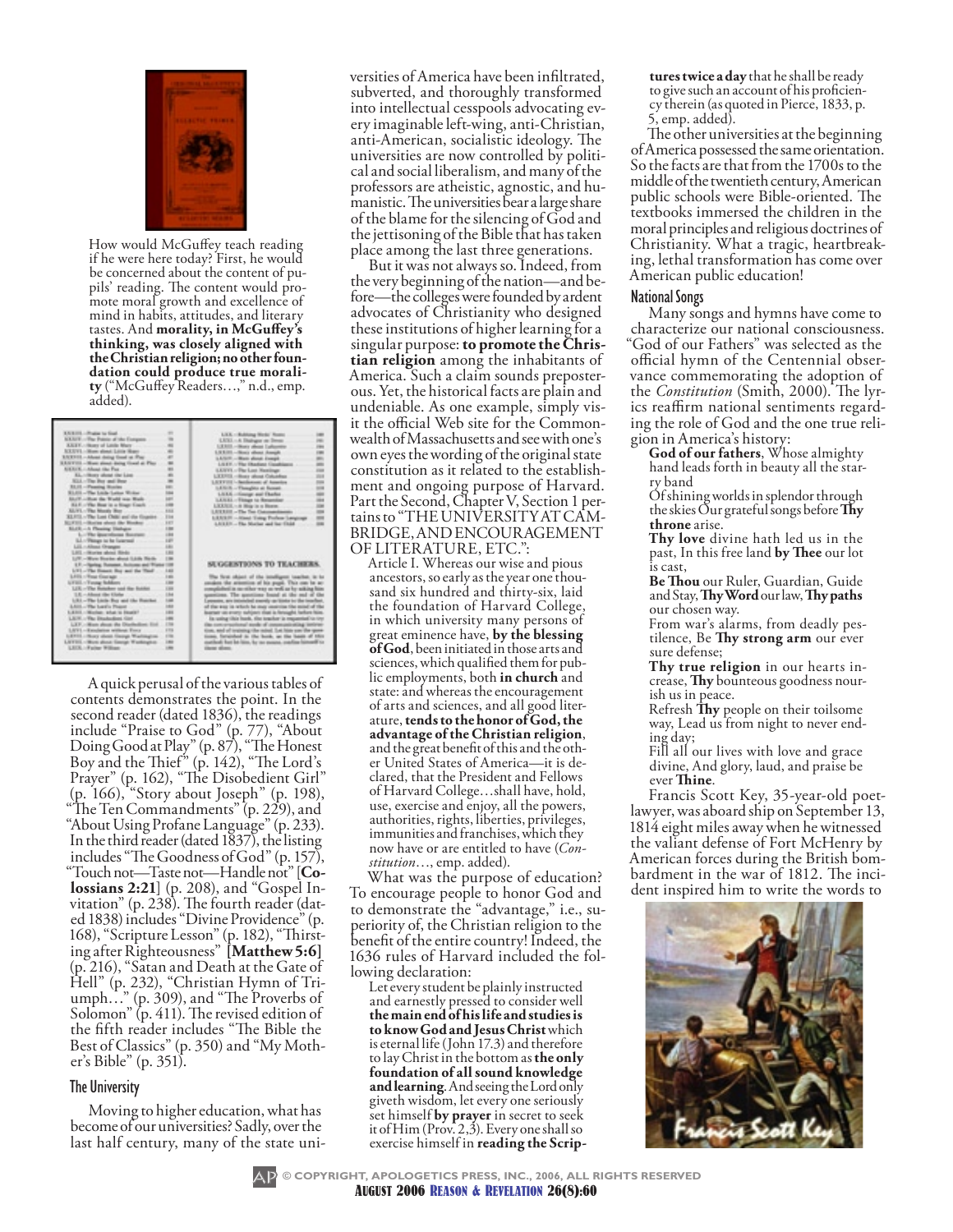# **RESOURCES-FEATURE ARTICLE**

# *The Da Vinci Code* and the Dead Sea Scrolls

In 1947, a number of ancient documents were found (by accident) in a cave on the northwest side of the Dead Sea. This collection of documents, which has become known as the Dead Sea Scrolls, was comprised of old leather and papyrus scrolls and fragments that had been rolled up in earthen jars for

### **Eric Lyons, M.Min.**



Credit: The Schøyen Collection MS 1655/1

centuries. From 1949 to 1956, hundreds of Hebrew and Aramaic manuscripts and a few Greek fragments were found in surrounding caves, and are believed by scholars to have been written between 200 B.C. and the first half of the first century A.D. Some of the manuscripts were of Jewish apocryphal and pseudepigraphal writings (e.g., 1 Enoch, Tobit, and Jubilees); others are often grouped together as "ascetic" writings (miscellaneous books of rules, poetry, commentary, etc.). The most notable group of documents found in the caves of Qumran near the Dead Sea is the collection of Old Testament books. Every book from the Hebrew Bible was accounted for among the scrolls, except the book of Esther.

The Dead Sea Scrolls make up one of the greatest archaeological discoveries of all times. Jews and Christians often point to these scrolls as evidence for the integrity of the Old Testament text. Prior to 1947, the earliest known Old Testament manuscripts only went back to about A.D. 1000. With the discovery of the Dead Sea Scrolls, Bible scholars have been able to compare the present day text with the text from more than 2,000 years ago. What they have found are copies of Old Testament books separated in time by more than a millennium that are amazingly similar. Indeed, the Old Testament text had been transmitted faithfully through the centuries. As Rene Paché concluded: "Since it can be demonstrated that the text of the Old Testament was accurately transmitted for the last 2,000 years, one may reasonably suppose that it had been so transmitted from the beginning" (1971, p. 191).

So what does all of this have to do with *The Da Vinci Code*? According to Dan Brown, author of *The Da Vinci Code*, "All descriptions of artwork, architecture, **documents**, and secret rituals in this novel **are accurate**" (2003a, p. 1, emp. added). Yet notice how Brown uses one of his main fictional characters (Leigh Teabing) in the book. In an attempt to disparage the

New Testament documents, Teabing alleged the following about them and their relationship to the Dead Sea Scrolls:

"[S]ome of the gospels that Constantine attempted to eradicate managed to survive. The Dead Sea Scrolls were found in the 1950s hidden in a cave near Qumran in the Judean desert" (Brown, 2003a, p. 234). "These are photocopies of the Nag Hammadi and Dead Sea Scrolls, which I mentioned earlier," Teabing said. "The earliest Christian records. Troublingly, they do not match up with the gospels in the Bible" (p. 244).

Although Brown asserted on the very first page of his book that "[a]ll descriptions of...documents…in this novel are **accurate**" (emp. added), and even though he claimed "absolutely all" of his book is based on reality in terms of things that actually occurred (see Brown, 2003b), among the many **inaccurate** statements he made in his book are those quoted above regarding the Dead Sea Scrolls.

Simply put, the Dead Sea Scrolls are not in any way "Christian records;" they are Jewish writings from a Jewish religious sect, most of which predate the time of Christ (and thus Christianity) by several decades, and in some cases one or two centuries. These scrolls contain no "gospels." In fact, Jesus of Nazareth is never even mentioned in the Dead Sea Scrolls.

Such a reckless use of one of the greatest biblical archaeological discoveries ever should cause readers to see *The Da Vinci Code* for what it really is—a fictional novel bent on raising thiness of the Bible. Interestingly, the "docu-<br>ments" Brown used in hopes of casting doubt on Christianity, are, in actuality, some of the greatest pieces of evidence for the reliability of the Old Testament. What's more, the Old Testament was "the Bible" of the early church. It is from these "Scriptures" that first-century Christians gleaned a greater understanding about Jesus, Who, as taught in the Old Testament, was the Christ, the prophesied Messiah (Acts 8:32-35; 17:10-11; 2 Timothy 3:15-17). In that sense, the Hebrew Scriptures contained in the Dead Sea Scrolls collection marvelously "match up with the gospels in the Bible."

### **REFERENCES**

- Brown, Dan (2003a), *The Da Vinci Code* (New York: Doubleday).
- Brown, Dan (2003b), "Today," *NBC*, Interview with Matt Lauer, June 9.
- Paché, Rene (1971), *The Inspiration and Authority of Scripture* (Grand Rapids, MI: Eerdmans).

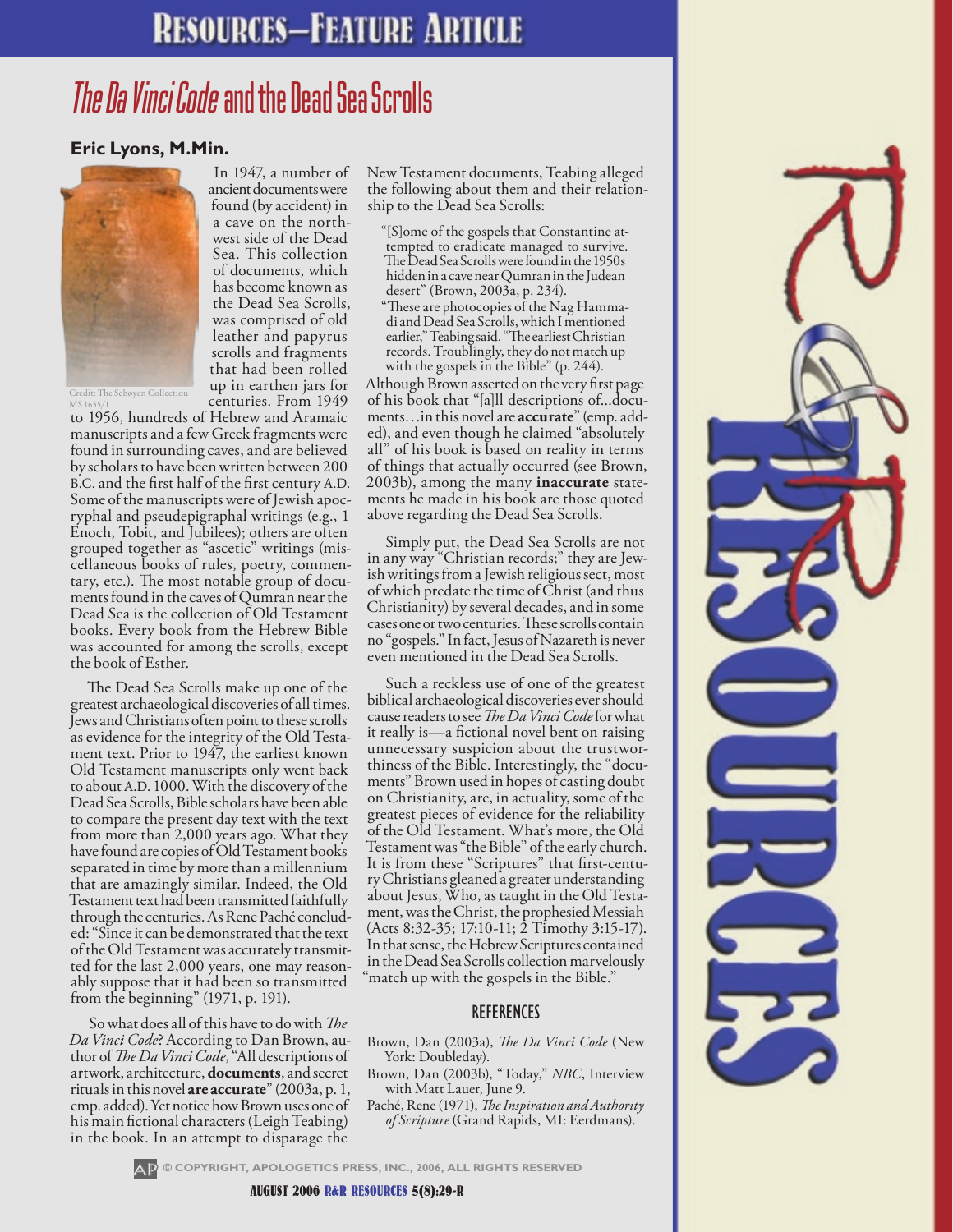# Question & Answer

What effect is culture having on re-<br>ligion in America?

A In the midst of heated discussion to consider, among other things, whether the and hot debate, the Episcopalian Church met in Columbus, Ohio organization should ban gays and lesbians from being bishops. In the media attention tion, Katharine Schori, the first female pre-<br>siding Bishop in the denomination's history, had much to say about her beliefs regarding<br>homosexuality. She stated: "I am fully committed to the full inclusion of gay and lesbi-<br>an Christians in this church" (Clark, 2006). Ironically, Asian and African Anglican bishops are so appalled at the stance of their American counterparts that they have cried out: "Don't

With such sentiments expressed by the prominent leader of the group, it is no surprise that the denomination did not pass the mea- sure to ban homosexuals from being bishops. They did, however, institute a quasi-reversal of the non-ban and suggested that churches<br>should "'exercise restraint' in selecting openly gay bishops" (Clark, 2006). Such a policy<br>would make it more difficult for homosexu-

als to be bishops, but not impossible.<br>The troubling thing about such news is the way in which decisions are being made by those who profess to be Christians. The Bible explains that Christ is the head of the<br>church, His body (Ephesians 1:22-23). Scriptures further explain that anything done by His Church should be done in accordance lossians  $3:17,23-24$ ). It has never been the prerogative of any group that supposedly fol- lows Christ to vote on whether an action is a sin or not. Furthermore, if someone is open-<br>ly committing sin, it certainly is not the pre-<br>rogative of "the body" to overrule "the head" and appoint such sinful individuals to lead-<br>ership positions.<br>Inspired Scripture explains that the unrigh-

teous will not inherit the kingdom of God. In the litany of activities that would be considered unrighteous, homosexuality is conspicuously and repeatedly included (1 Corinthians 6:9-10; Romans 1:26-28). Not only should openly ho- mosexual individuals be banned from becom- ing bishops, they should be publicly marked and withdrawn from (along with adulterers, fornicators, thieves, etc.) until they repent of their sins and stop committing homosexual<br>acts (1 Corinthians 5). Any group that presumes to vote on such issues and thinks that such a vote alters the way Heaven views sin is sadly mistaken. The church that Jesus died to<br>save has no earthly headquarters, finds unity only through obedience to the New Testa-<br>ment, and is to function as an obedient body<br>of Christ. All religious organizations that refuse to recognize the authority of Christ as re-<br>vealed in the New Testament (Matthew 28:18) will hear these sad words spoken by Christ on<br>the Day of Judgment: "I never knew you; depart from Me, you who practice lawlessness" (Matthew 7:23).

### **Kyle Butt**

### **REFERENCE**

Clark, Stephen (2006), "Episcopalians Curb Policy on Gays," *LA Times*, [On-line], URL: http://www.latimes.com/news/nationworld/ nation/la-na-episcopal22jun22,1,1257035. story?coll=la-headlines-nation.

## IN THE NEWS

By a whopping 81%, the people of the state of Alabama have joined the ranks of 19 other states in voting overwhelmingly to define marriage biblically, i.e., one man for one woman. Only Mississippi exceeds Alabama in the percentage of voters (86%) that passed the amendment (Wetzstein, 2006). Other states that have already passed a state constitutional amendment have done so with an average of 71 ka and Hawaii (in 1998), Nebraska (in 2000),<br>Nevada (in 2002), Arkansas, Georgia, Kentucky, Louisiana, Michigan, Mississippi, Missouri, Montana, North Dakota, Ohio, Oklahoma, Oregon, and Utah (all in 2004), Kansas and Texas (in 2005). States that are scheduled to vote on state constitutional marriage amendments in November are Idaho, South Carolina, South Dakota, Tennessee, Virgin- ia, and Wisconsin (Garris, 2006).

gle over whether the moral principles of Chris-

tianity will continue to characterize American civilization. The outcome of this struggle will determine national survival (Jeremiah 18:7-10; Daniel 4:17). Christians must "fight the good fight" (1 Timothy 6:12), "wage the good warfare" (1 Timothy 1:18), and "endure hardship as a good soldier of Jesus Christ" (2 Timothy 2:3).

### **Dave Miller**

### **REFERENCES**

- Garris, Carolyn (2006), "Marriage in the 50 States," *The Heritage Foundation*, [On-line], url: http://www.heritage.org/Research/Family/Marriage50/Marriage50States.cfm.
- Wetzstein, Cheryl (2006), "Alabama OKs Marriage Measure," *The Washington Times*, June 8, [On-line], URL: http://washingtontimes. com/national/20060607-104125-7876r.htm.

**© COPYRIGHT, APOLOGETICS PRESS, INC., 2006, ALL RIGHTS RESERVED**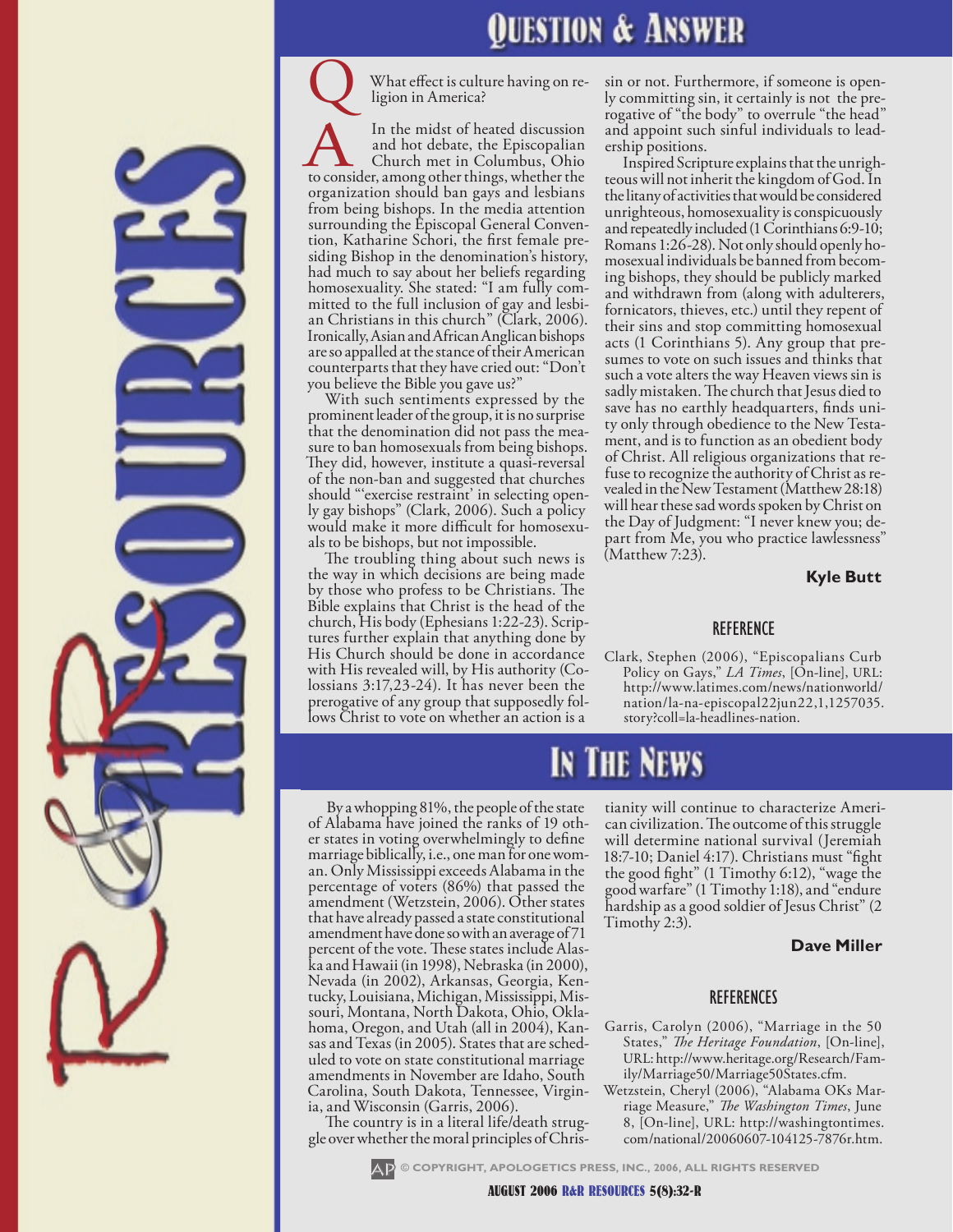"The Star-Spangled Banner." He later stat- ed: "Then, in that hour of deliverance, my heart spoke. Does not such a country, and such defenders of their country, deserve a song?" ("Fort McHenry…"). Though writ- ten in 1814, it was not until 1931 that the cial national anthem. Few Americans are aware that the fourth verse reaffirms the historic national attitude toward God:

Oh! thus be it ever, when freemen shall stand

Between their loved homes and the war's desolation!

Blest with victory and peace, **may the heaven-rescued land**

**Praise the Power that hath made and preserved us a nation.**

Then conquer we must, when our cause it is just,

And this be our motto: "**In God is our trust**."

And the star-spangled banner in tri- umph shall wave

O'er the land of the free and the home of the brave!

While studying at Andover Theolog- ical Seminary in 1831, Samuel Francis Smith wrote the song "My Country 'Tis of Thee," also known simply as "Ameri- ca" ("Patriotic Melodies"). Observe the fourth verse:



Our fathers' God, to thee, Author of liberty, to thee we sing;

Long may our land be bright with free- dom's holy light.

Protect us by thy might, Great God our King.

It was during the American Civil War in 1861, while visiting a Union Army camp on the Potomac River near Washington, D.C., that Julia Ward Howe received the inspiration to write the "Battle Hymn of the Republic" ("Battle Hymn…"). The song is replete with allusions to Chris- tianity:

Mine eyes have seen the glory of the coming of **the Lord**;

**He** is trampling out the vintage where the grapes of wrath are stored;

**He** hath loosed the fateful lightning of **His** terrible swift sword;

**His truth** is marching on.

I have seen **Him** in the watch fires of a hundred circling camps.



They have builded **Him** an altar in the evening dews and damps; I can read **His righteous sentence** by the dim and flaring lamps; **His** day is marching on. I have read a fiery **Gospel** writ in bur- nished rows of steel; "As ye deal with **My** contemners, so with you **My grace** shall deal"; **Let the Hero, born of woman, crush the serpent with His heel** [**Genesis 3:15**], Since **God** is marching on. **He** has sounded forth the trumpet that shall never call retreat; **He** is sifting out the hearts of men be- fore **His judgment seat**; Oh, be swift, my soul, to answer **Him**! be jubilant, my feet; **Our God** is marching on. In the beauty of the lilies **Christ was**  With a glory in **His bosom** that trans-<br>figures you and me: As **He died to make men holy**, let us die to make men free; While **God** is marching on. **He is coming** like the glory of the morn- ing on the wave, **He is wisdom** to the mighty, **He is honor** to the brave; So the world shall be **His footstool**, and the soul of wrong **His slave**, **Our God** is marching on. Glory! Glory! Hallelujah! Glory! Glo- ry! Hallelujah! Glory! Glory! Hallelujah! **Our God** is marching on. Few today realize that "hallelujah" is He-<br>brew for "praise the Lord."

The words to "America the Beautiful" were written by Katharine Lee Bates in 1893, after an inspiring trip to the top of Pikes Peak, Colorado ("America the…"). It, too, acknowledges the historic national belief in and commitment to God:

O beautiful for spacious skies, for am- ber waves of grain,

For purple mountain majesties above the fruited plain!

America! America! **God shed His grace** on thee,

And crown thy good with brotherhood from sea to shining sea.

America! America! **God mend thine ev'ry flaw**, Confirm thy soul in self-control, thy

liberty in law.



America! America! **May God** thy gold refine

Till all success be nobleness, and ev'ry gain **divine**.

Cemeteries<br>What will the ACLU do about our cemeteries, in which graves are frequently marked with crosses and words from the<br>Bible? Even our **military** (i.e, government) cemeteries are characterized by their con-<br>nection to the Christian religion. In fact, in our military cemeteries in foreign lands (eight World War I and twelve World War II), with the occasional exception of a star of David, each constitutes a visually stun-



ning sea of white, marble **crosses** ("Cem- eteries"). The allusions to the Bible and the Christian religion in the cemeteries throughout America are legion.

Miscellaneous Indicators in Public Life ligion characterizing public life in America thoroughly permeate history. For example, many Americans have some awareness of the famed Pony Express—a novel mail service that operated from April, 1860 to November, 1861, enabling let- ters sent from St. Joseph, Missouri to ar- rive in San Francisco in a phenomenal 10 days (as opposed to months later). But few know that **every Pony Express rider was required to carry in his saddle bags a copy of the Bible** ("The Bible," n.d.)! Each rider was also required to take the following oath:





**AUGUST 2006 REASON & REVELATION 26(8):61**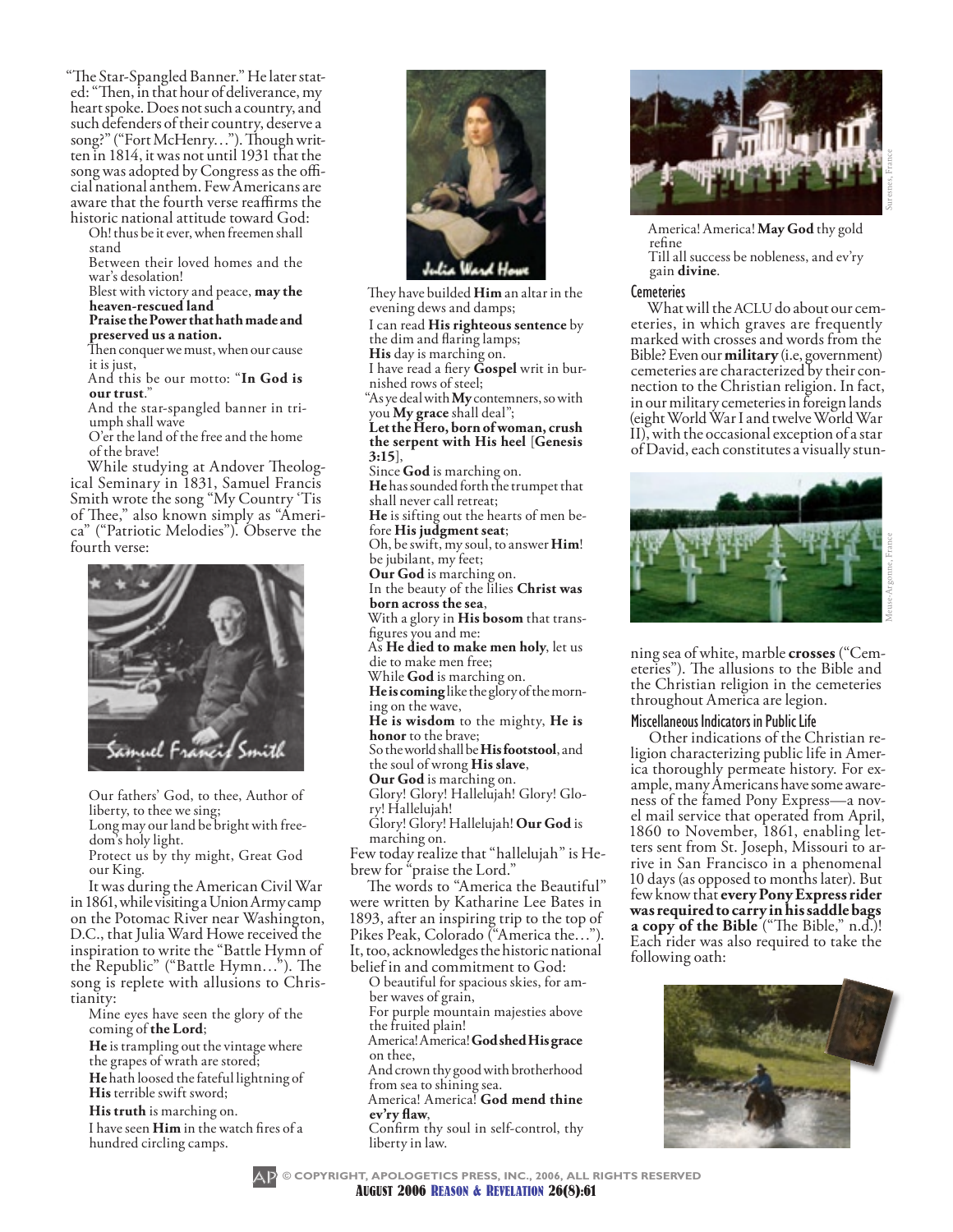I, \_\_\_\_, do hereby swear, before **the Great and Living God**, that during my engagement, and while I am an employee of Russell, Majors and Waddell, I will, under no circumstances, use profane language, that I will drink no intoxicating liquors, that I will not quarrel or fight with any other employee of the firm, and that in every respect I will conduct myself honestly, be faithful to my duties, and so direct all my acts as to win the confidence of my employers, **so help me God** ("Pony Express History," n.d., emp. added).

What about the fact that a Bible (provided by the Gideons—see "History of the Association," n.d.) is located in virtually every hotel and motel room in the country? Not a Quran or the Buddhist Patakis. Further, consider the so-called "Blue laws" that were in force nationwide from before the beginning of the nation in which most businesses were required to close on Sunday in observance of the day of Christian worship ("Blue law," 2006). Yet, these, too, since the 1960s, have been nearly expunged by the systematic silencing of God in recent years (Miller, 2003). What about the placement of crosses on the nation's highways commemorating those who have died in automobile accidents? What about the myriad of names for geographical locations across the country that have come straight from the Bible? Everything from Bethlehem (in 19 states!) and Antioch (in 20 states) to Corpus Christi (Body of Christ), Texas and Las Cruces (The Crosses), New Mexico. All names that begin with San (San Francisco, San Antonio, San Diego, etc.) or Santa (Santa Fe, Santa Monica, Santa Anita, etc.) are of Christian derivation.

### **SUMMARY**

Such manifestations of America's in-<br>timate affiliation with the God of the Bi-<br>ble and the Christian religion are legion. They could be multiplied many times over. From the very beginning of the country, and extending for some 180+ years, this country claimed that the God of the Bible was the God of the nation. But in just 50 years, subversive forces have been working overtime to expel God from culture and<br>American civilization. They have accomplished so much that the America of the<br>21<sup>st</sup> century is in many respects a different country from the America of the  $18<sup>th</sup>$ , 19<sup>th</sup>, and 20<sup>th</sup> centuries. How so? Listen carefully to the words of Alexis de Tocqueville, French historian and politician, who visited America in 1831 and 1832, ican life. Upon his return to France, he penned his monumental *Democracy in America* (1835), which included the fol-<br>lowing astounding observations:<br>[T]here is no country in the world where

**the Christian religion retains a great- er influence over the souls of men** 



# **SPEAKING SCHEDULES**

| <b>Brad Harrub</b>  |                   |                    |
|---------------------|-------------------|--------------------|
| August 2,9,16       | Nashville, TN     | $(615) 833 - 8480$ |
| August 11-13        | Odessa, TX        | $(915) 332 - 0926$ |
| August 18-20        | Oklahoma City, OK | $(405)$ 621-5962   |
| <b>Dave Miller</b>  |                   |                    |
| August 5-6          | Lexington, KY     | (859) 299-9511     |
| <b>August 13,20</b> | Columbiana, AL    | $(205) 669 - 0244$ |
| August 27           | Lorain, OH        | (440) 477-1049     |
| <b>Kyle Butt</b>    |                   |                    |
| August 5            | Cookville, TN     | $(931) 526 - 4605$ |
| August 18-20        | Aurora, MO        | $(417)$ 678-4756   |
| <b>Eric Lyons</b>   |                   |                    |
| August 2            | Montgomery, AL    | $(334) 834 - 4019$ |
| August 16           | Dothan, AL        | $(334) 793 - 2280$ |
| August 20           | Talladega, AL     | $(246)$ 362-8242   |

**than in America**; and there can be no greater proof of its utility and of its con- formity to human nature than that **its influence is powerfully felt over the most enlightened and free nation of the earth**…. **Christianity, therefore, reigns without obstacle, by universal**  before observed, that **every principle**<br>**of the moral world is fixed** and de-<br>terminate…. [T]he revolutionists of<br>America are obliged to profess an ostensible **respect for Christian moral-**<br>ity and equity, which does not permit<br>them to violate wantonly the laws that oppose their designs…. [W]hile the law permits the Americans to do what<br>they please, **religion prevents them** from conceiving, and forbids them to commit, what is rash or unjust…. I do not know whether all Americans have a sincere faith in **their religion**—for who can search the human heart?—but<br>I am certain that **they hold it to be indispensable to the maintenance of re-<br>publican institutions**. This opinion is<br>not peculiar to a class of citizens or to a party, but **it belongs to the whole na- tion and to every rank of society**…. The Americans **combine the notions**  mately in their minds that it is impossible to make them conceive the one with-<br>out the other…**. How is it possible that**<br>**society should escape destruction if the moral tie is not strengthened in proportion as the political tie is re- laxed?** And what can be done with a people who are their own masters **if they are not submissive to the Deity**? (1835, 1:303-307, emp. added).

Haunting questions, indeed.

### Conclusion

What can be done with Americans<br>when they no longer acknowledge or submit to the God of the Bible, when they no longer believe that a nation is blessed only if its God is the Lord? On March 11, 1792, the father of our country made the following statement—particularly chill-<br>ing in view of the specter of terrorism that<br>hangs over the nation:

I am sure there never was a people who<br>had more reason to acknowledge a Divine interposition in their affairs than those of the United States; and I should<br>be pained to believe that **they have forgotten that Agency** which was so of-<br>ten manifested during our revolution,<br>or that they failed to consider the omor that they failed to consider **the om- nipotence of that God who is alone able to protect them** (Washington, 1838, 10:222-223, emp. added).

In a speech delivered on February 23, 1852, second generation American, Dan- iel Webster, warned what would happen to America if she ever displaced God from His rightful position over the nation. His words were eerily prophetic in that they now describe America to a tee:

[I]f we and our posterity reject religious instruction and authority, violate the

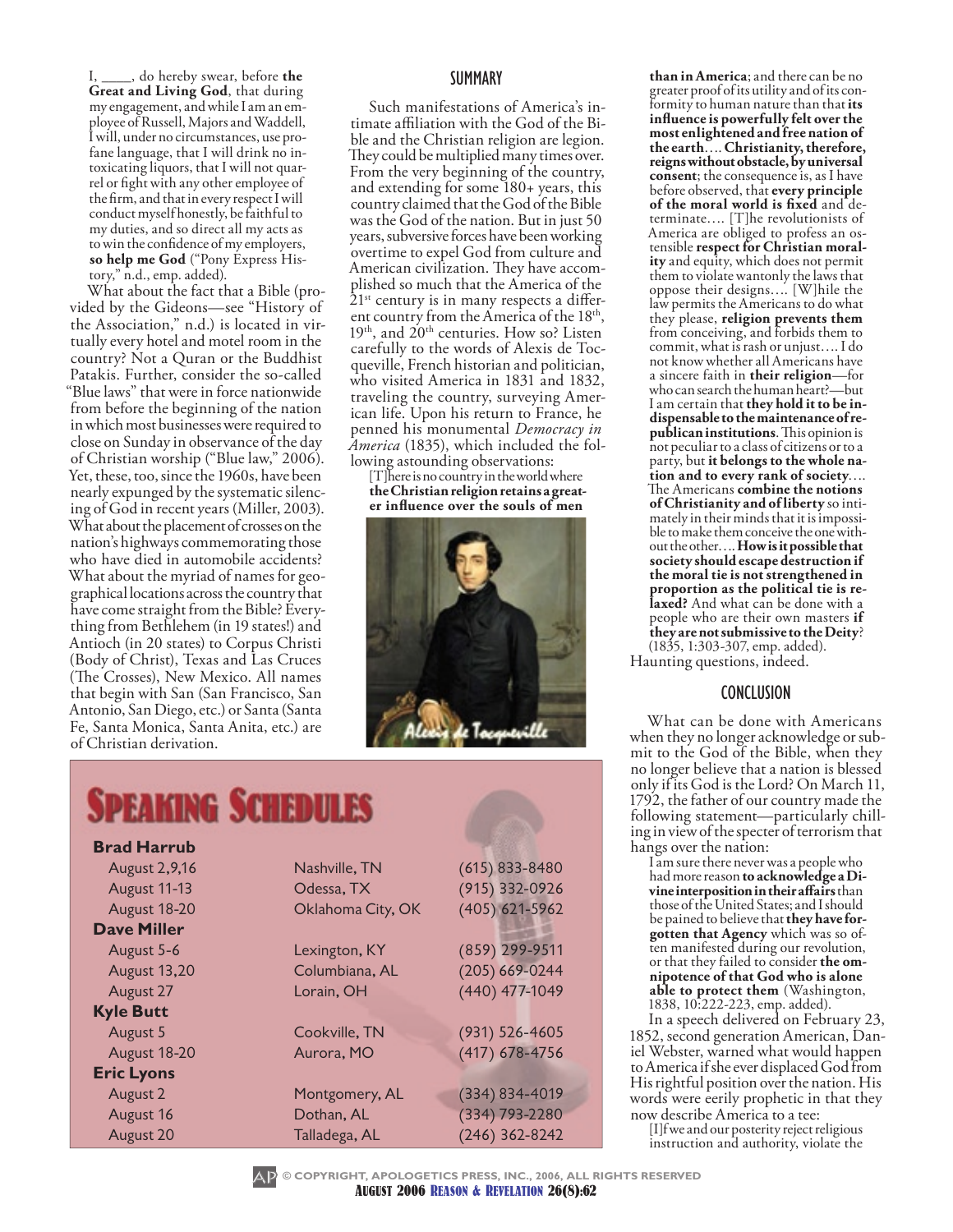

rules of eternal justice, trifle with the injunctions of morality, and reckless- ly destroy the political constitution which holds us together, **no man can tell how sudden a catastrophe may overwhelm us that shall bury all our glory in profound obscurity** (1903, 13:492-493, emp. added).

Ask yourself four questions: Are Americans—on a widespread scale—**reject-**<br>ing Christian instruction and author-<br>ity? The polls show that fewer and fewer at-<br>tend church service or follow the Bible. Are Americans **violating the rules of eternal justice**? *Look at the unprecedented numbers of lawbreakers occupying overcrowded pris- ons, and the shift in the justice system that commenced in the 1960s favoring "criminal rights."* Are Americans **trifling with the injunctions of morality**? *Unbelievably, we are actually having a national discussion on how to define marriage*! Are Americans **recklessly destroying the** *Constitution*? *Liberal Supreme Court justices are looking to the courts of the world for their opinions and federal judges are legislating from the bench—even overriding majority votes of the people.* The haunting answer to these four questions is a resounding "Yes!" *How, then, can we as a nation possibly escape catastrophe*? We cannot.

Observe carefully how the words of<br>Judges 2:10 so aptly describe the cataclysmic shift that has taken place in Amer-<br>ica between the World War II genera-<br>tion—"the greatest generation any society has ever produced" ("Tom Brokaw...")and those that have come after: "When all that generation had been gathered to their fathers, another generation arose af- ter them who did not know the Lord nor the work which He had done for Israel." Since World War II, succeeding genera-<br>tions of Americans no longer acknowl-<br>edge God and Christ and they are woe-<br>fully ignorant of what God has done for America. A similar uncanny resemblance may be seen in the warning God issued to Solomon and the nation over which he

[I]f My people who are called by My name will humble themselves, and pray and seek My face, and turn from their wicked ways, then I will hear from heaven, and will forgive their sin and heal their land. Now My eyes will be open and My ears attentive to prayer made in this place…. But **if you turn away and forsake My statutes and My commandments which I have set be- fore you, and go and serve other gods,**  them from My land which I have given them; and this house which I have sanctified for My name I will cast out<br>of My sight, and will make it a proverb and a byword among all peoples.... [E]veryone who passes by it will be as- tonished and say, "Why has the Lord done thus to this land and this house?" Then they will answer, "Because they forsook the Lord God of their fathers… and embraced other gods, and wor- shiped them and served them; **there- fore He has brought all this calam- ity on them** (2 Chronicles 7:14-22,

emp. added).<br>With the passing of the World War II generation, succeeding generations of Americans have come on the scene who have no interest in the higher, nobler as-<br>pects of human existence, cultivating mor-<br>al excellence and the virtuous development of the human spirit. To show the extent to which Americans have degenerated in their<br>sensibilities, who would have ever imagined that the day could ever come that an<br>American Idol contestant would generate *American Idolai* more votes than any U.S. President has received (August, et al., 2006, p. 23)? As the population of America continues its progressive entrenchment against God, the outcome is inevitable: "The wicked shall be turned into hell, and **all nations that forget God**" (Psalm 9:17, emp. added). In-<br>deed, as Americans turn their back on the God of their fathers, so God will cease to bestow His protection and blessings. The only hope for America is to experience a nationwide spiritual awakening by return- ing to God and begging His forgiveness. Our only hope is for a sizeable percentage of Americans to rise up and act upon the factuality of the psalmist's words: "Let all itants of the world stand in awe of Him.... **Blessed is the nation whose God is the Lord**" (Psalm 33:8,12).

### REFERENCES

- "America the Beautiful," [On-line], URL: http:// www.niehs.nih.gov/kids/lyrics/america. htm#history.
- August, Melissa, et al. (2006), "Milestones," *Time*, 167[23]: June 5.
- "Battle Hymn of the Republic," [On-line], URL: http://www.cyberhymnal.org/htm/ b/h/bhymnotr.htm.
- "The Bible" (no date), [On-line], URL: http:// www.xphomestation.com/bible.html.
- "Blue law" (2006), *Wikipedia*, [On-line], URL: http://en.wikipedia.org/wiki/Blue\_law.
- "Cemeteries," American Battle Monuments Commission, [On-line], URL: http://www. abmc.gov/cemeteries/index.php.
- *Constitution of the Commonwealth of Massa- chusetts*, [On-line], URL: http://www.mass. gov/legis/const.htm.
- "Fort McHenry: Birthplace of our National Anthem," [On-line], URL: http://www. bcpl.net/~etowner/anthem.html.
- "History of the Association" (no date), The Gideons International, [On-line], URL: http://www.gideons.org/.
- "Inaugurals of Presidents of the United States: Some Precedents and Notable Events," Li- brary of Congress, [On-line], URL: http:// rs6. loc.gov/ammem/pihtml/pinotable. html.
- "McGuffey Readers—Hard Cover Samples" (no date), [On-line], URL: http://www. howtotutor.com/samples1.htm.
- Society, [On-line], URL: http://www.ohio-<br>historycentral.org/entry.php?rec=1469.
- Miller, Sara B. (2003), "In Battle for Sun- day, the 'Blue Laws' are Falling," *The Christian Science Monitor*, December 5, com/2003/1205/p01s02-usju.htm.
- Monaghan, Charles (2002), "Webster to McGuffey: A Sketch of American Lit-<br>eracy Textbooks," *History of Reading News*,<br>Spring, [On-line], URL: http://www.<br>historyliteracy.org/scripts/search\_displ historyliteracy.org/scripts/search\_display.<br>php?Article\_ID=182.
- Monaghan, E. Jennifer (1983), *A Common Heritage: Noah Webster's Blue-Back Spell- er* (Hamden, CT.: Archon Books).
- *New England Primer* (1805), [On-line], URL: http://www.gettysburg.edu/~tshannon/ his341/nep1805contents.html.
- "Patriotic Melodies," [On-line], URL: http:// lcweb2.loc.gov/cocoon/ihas/loc.natlib. ihas.200000012/default.html.
- Pierce, Benjamin (1833), *A History of Har- vard University* (Cambridge, MA: Brown, Shattuck, & Co.).
- "Pony Express History" (no date), [On-line], URL: http://www.xphomestation.com/ facts.html#J.
- "President George Washington, 1789" (no date), Joint Congressional Committee on Inau- gural Ceremonies, [On-line], URL: http:// inaugural.senate.gov/history/chronology/ inaugural.senate.gov/history/chronology/<br>gwashington1789.htm.
- "Presidential Oaths of Office," Library of Con- gress, [On-line], URL: http://memory.loc. gov/ammem/pihtml/pioaths.htm.
- [On-line], URL: http://www.melbay.com/<br>creativekeyboard/jul00/history.html.
- "The Story of American Public Education: Evolving Classroom" (2001), *Alabama Public Television/PBS*, [On-line], URL: http://www.pbs.org/kcet/publicschool/ evolving\_classroom/books.html.
- Tocqueville, Alexis de (1835), *Democracy in America* (New York, NY: Alfred Knopf, 1994 reprint).
- "Tom Brokaw Books: The Greatest Generation," [On-line], URL: http://www.randomhouse. com/features/brokaw/books\_greatest.
- html.<br>*U.S. Code* (2002), [On-line], URL: http://fr-*U.S. Code* (2002), [On-line], URL: http://fr- webgate4.access.gpo.gov/cgi-bin/waisgate. cgi?WAISdocID=17233813733+1+0+0& WAISaction=retrieve.
- Washington, George (1838), *The Writings of George Washington*, ed. Jared Sparks (Bos- ton, MA: American Stationers).
- Webster, Daniel (1903), *The Writings and Speeches of Daniel Webster* (Boston, MA: Little, Brown, & Co.).